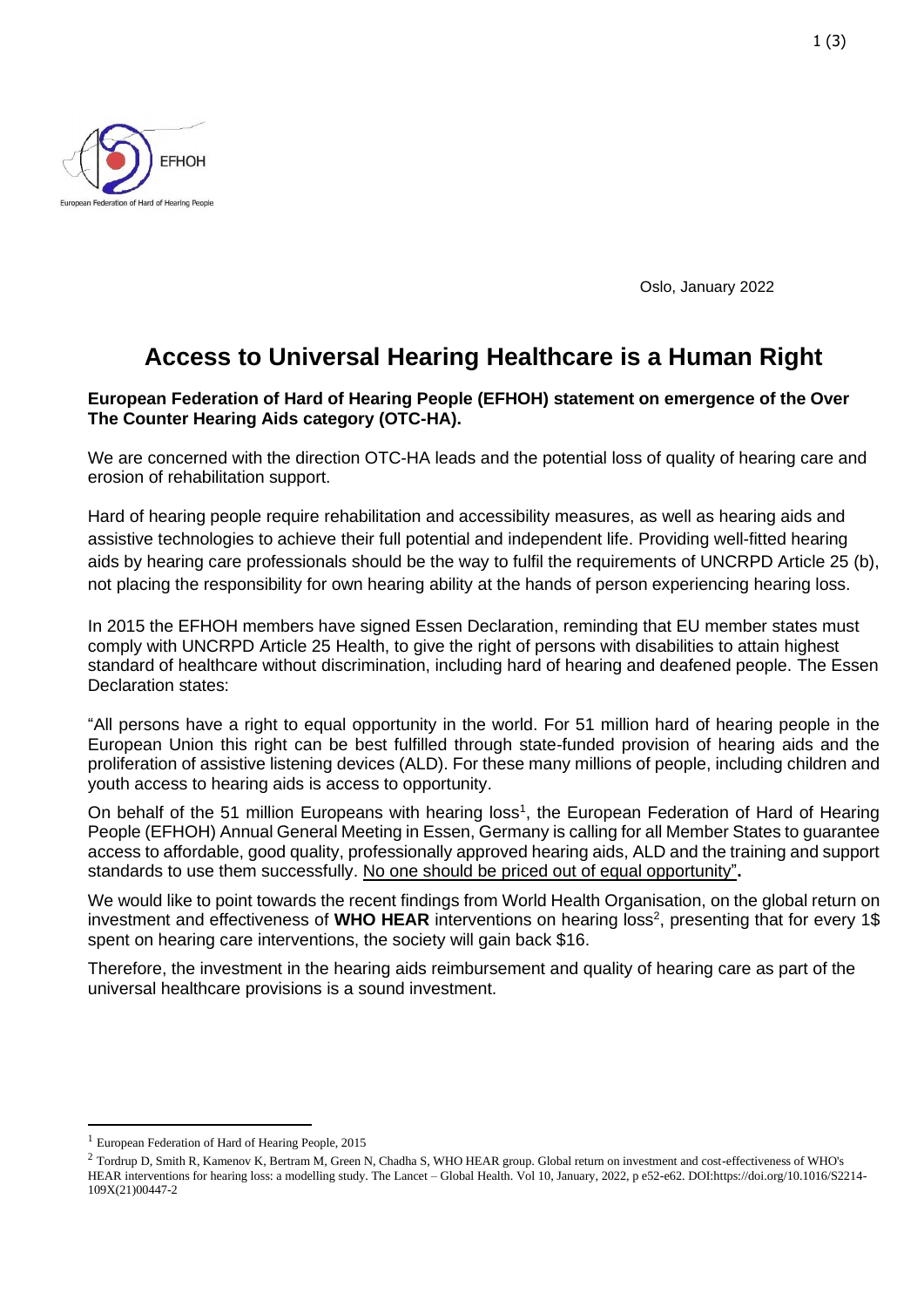

#### **Rationale**.

Hearing aids are medical devices which are part of hearing rehabilitation interventions, and NOT consumer electronic gadgets. One of the primary challenges associated with over-the-counter and selffitting hearing aids is that all of the control is placed into the hands of the consumer.

Some people might turn to OTC-HA because the hearing aids reimbursement is far too low to be affordable, or they are unsuccessful with hearing aids, mostly because the hearing aids do not fit properly, the hearing aids are not programmed accurately, and the hearing aid technology does not meet the person's needs. This is why it`s important that hearing aids are selected based on a well-informed choice, fully involving the client and fitted by audiological professionals, who practice the ISO 21388 standard "Hearing aid fitting management (HAFM)<sup>3"</sup> and the levels of hearing aids reimbursement are significantly increased or even fully covered as recommended by the Essen Declaration.

EFHOH states clearly that hearing aids that is offered, must be fitted by audiological professionals, and the devices provided must meet criteria of the EU Medical Directive Regulation.

From a hearing aid user perspective there is also the need to address that rehabilitation is much more than hearing aid fitting, as clearly documented for WHO in ICF Core Set for Hearing Loss<sup>4</sup>. We therefore highly recommend quality (traditional) hearing aid fitting by audiological professionals and not OTC-HA (over the counter-hearing aids)

The fitting of hearing aids is a process of several weeks and months in which the most suitable hearing aid is identified and the optimal settings for daily life are set. First, the audiological profile is determined by measuring the severity and the type of hearing loss and the individual needs are assessed. The evaluation of the success of hearing aid fitting is based on three pillars:

- technical verification of the hearing aid fitting
- audiometric measurements with and without hearing aid
- assessment of everyday hearing by the user based on questionnaire inventories (validation) $5$

The World Health Organisation (WHO) with their report<sup>6</sup> on disability and health is pointing out that many medical professionals have limited understanding of disability, and what it takes to include people with disabilities in their treatment, including persons who are hard of hearing. The way to go is not to shift the responsibility on people to treat themselves but to improve quality of existing hearing care services.

<sup>3</sup> ISO 21388:2020 - Acoustics — Hearing aid fitting management (HAFM)[: https://www.iso.org/standard/74602.html](https://www.iso.org/standard/74602.html)

<sup>4</sup> <https://www.icf-research-branch.org/icf-core-sets-projects2/other-health-conditions/icf-core-set-for-hearing-loss>

<sup>5</sup> Hoppe U and Hesse G. Hearing aids: indications, technology, adaptation, and quality control. GMS Current Topics in Otorhinolaryngology - Head and Neck Surgery 2017, Vol. 16, ISSN 1865- 1011 <https://www.ncbi.nlm.nih.gov/pmc/articles/PMC5738937/pdf/CTO-16-08.pdf>

<sup>6</sup> https:/[/www.who.int/news-room/fact-sheets/detail/disability-and-health](file:///C:/Users/User/Desktop/www.who.int/news-room/fact-sheets/detail/disability-and-health)